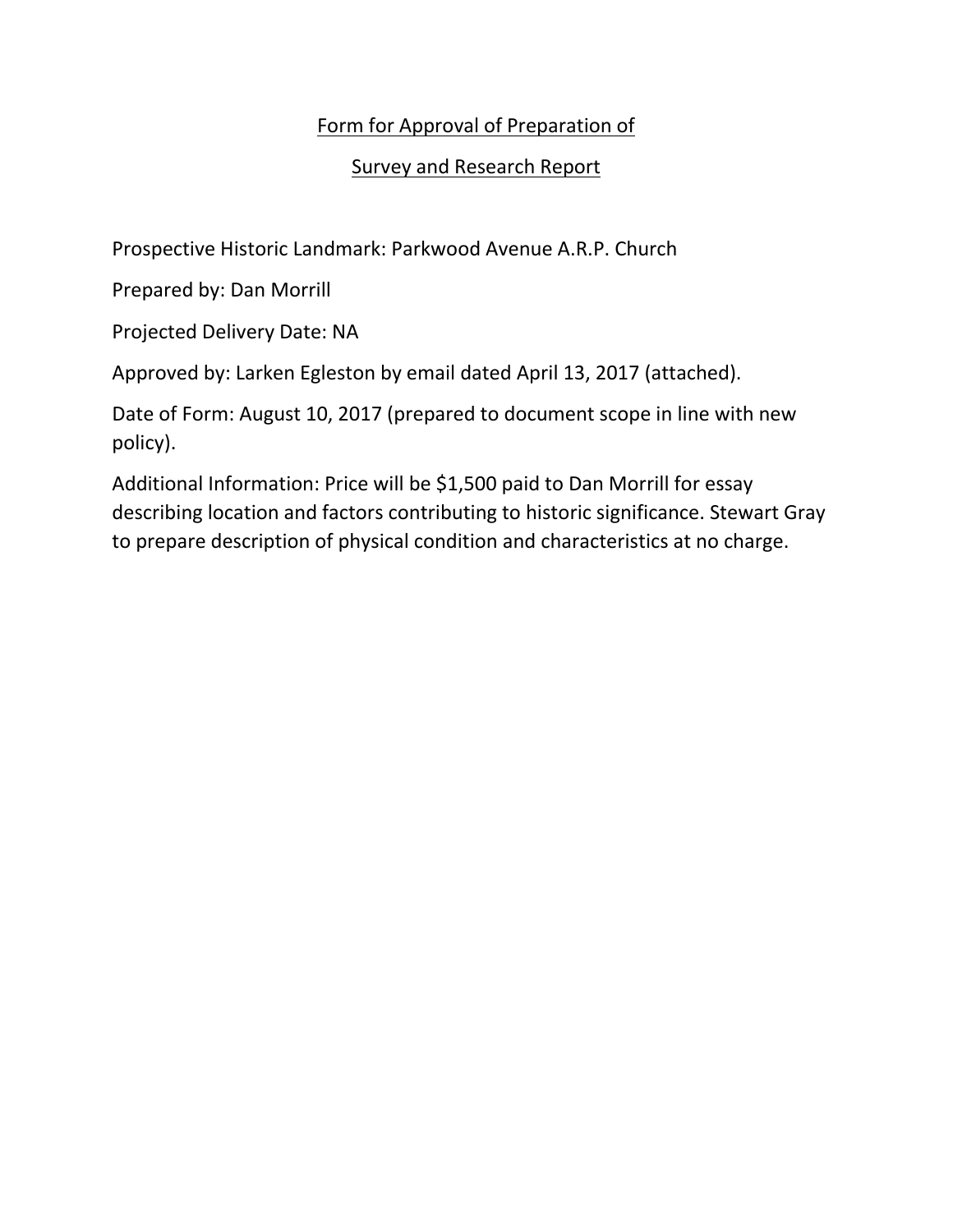## Scope of Services For Preparation Of Survey And Research Reports On Prospective Historic Landmarks

A consultant retained to prepare a Survey and Research Report on prospective historic landmarks is responsible for preparing and submitting a document that demonstrates how and in what ways a prospective historic landmark meets the statutory requirements for special significance set forth in N.C.G.S. 160A-400 for historic landmarks. In performance of this task the Consultant shall:

- Consult the historiography, archival materials, and public documents that explain the historical context of the prospective historic landmark.
- Inspect the prospective historic landmark to determine its physical integrity and its physical characteristics.
- Provide a map, record photographs, tax information, UTMs, Tax Parcel Number, and name of the owner or owners of the prospective landmark.
- Write a scholarly essay describing the history of the prospective historic landmark, focusing upon the factors that support its special significance.
- Write or cause to be made a scholarly description of the physical integrity and physical characteristics of the prospective historic landmark, focusing upon the factors that support its special significance.
- Respond to questions from the North Carolina State Historic Preservation Office and modify report to include supplemental information as necessary.

Fee: \$2000 for a report not having a physical description.

\$2750 for a report having a physical description